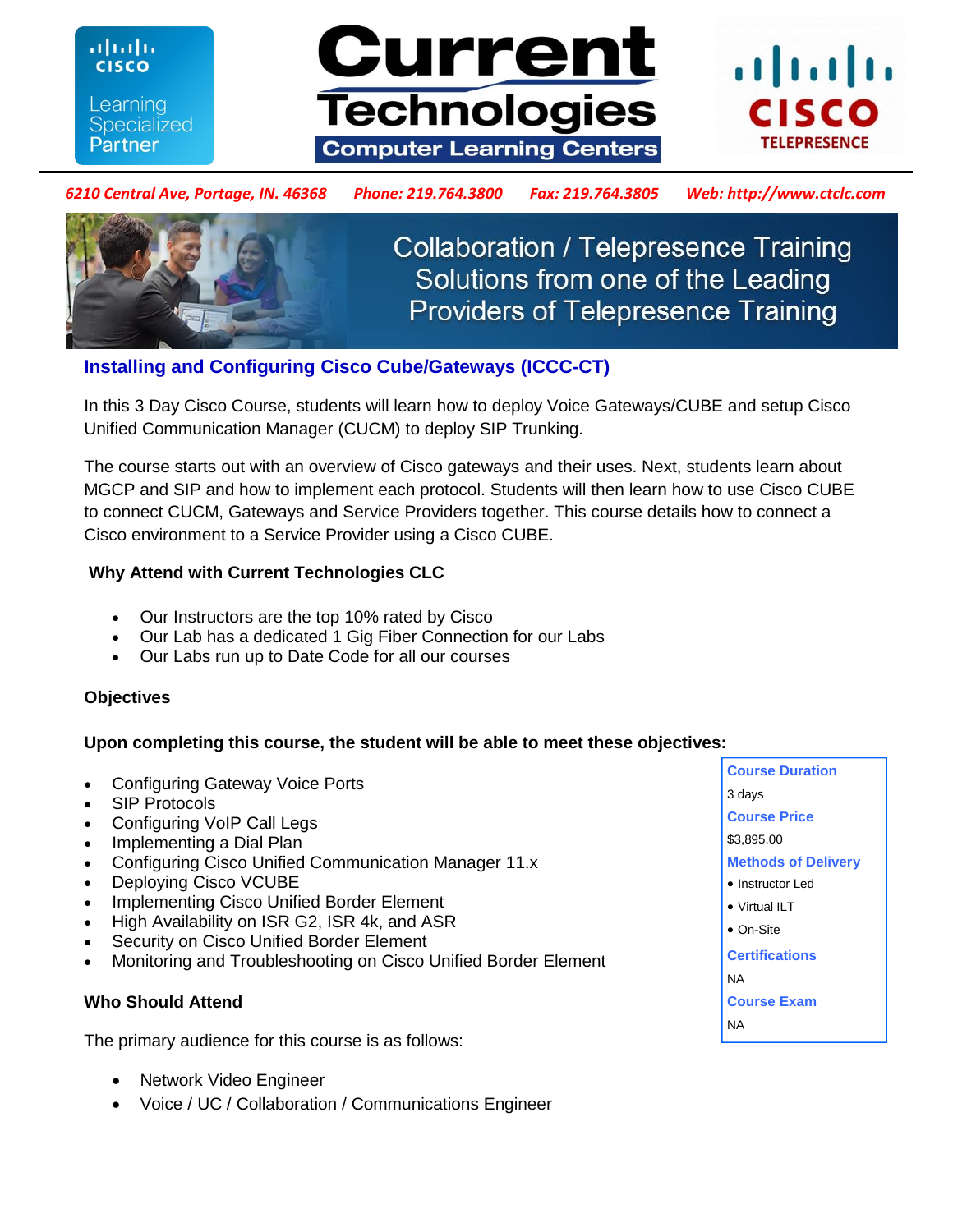- Collaboration Tools Engineer
- Collaboration Sales/Systems Engineer

# **Course Outline**

### **Module 0: Introduction**

# **Module 1: Gateway Introduction**

- Cisco UC Networks and the Role of Gateways
- Gateway Call Routing and Call Legs
- Configuring Gateway Voice Ports
- DSP Functionality, Codecs, and Codec Complexity
- Router Requirements for CUBE
- SIP Protocol Overview

# **Module 2: Gateway Dial Plans**

- VoIP Call Legs
	- o VoIP Call Legs and VoIP Media Transmission
	- o SIP Signaling Protocol
	- o Requirements for VoIP Call Legs
	- o Configuring VoIP Call Legs
- Dial Plan Implementation
	- o Call Routing
	- o Dial Plan Basics
	- o Digit Manipulation
	- o Configuring Path Selection

# **Module 3: Cisco Unified Communication Manager (CUCM)**

- Cisco UCM Audio Codec Preference List
- Cisco UCM Region Configuration
- Device Pool Configuration
- Annunciator Configuration
- Conference Bridge Configuration
- Media Termination Point Configuration
- Music on Hold Server Configuration
- Music on Hold Service (IP Voice Media Streaming App) Parameter Settings
- Music on Hold Service (Duplex Streaming) Parameter Settings
- Media Resource Group Configuration
- Media Resource Group List Configuration
- UC Service Configuration
- Service Profile Configuration
- End User Configuration
- SIP Trunk Security Profile Configuration used by SIP trunk to Cisco UBE
- SIP Profile Configuration used by SIP trunk to Cisco UBE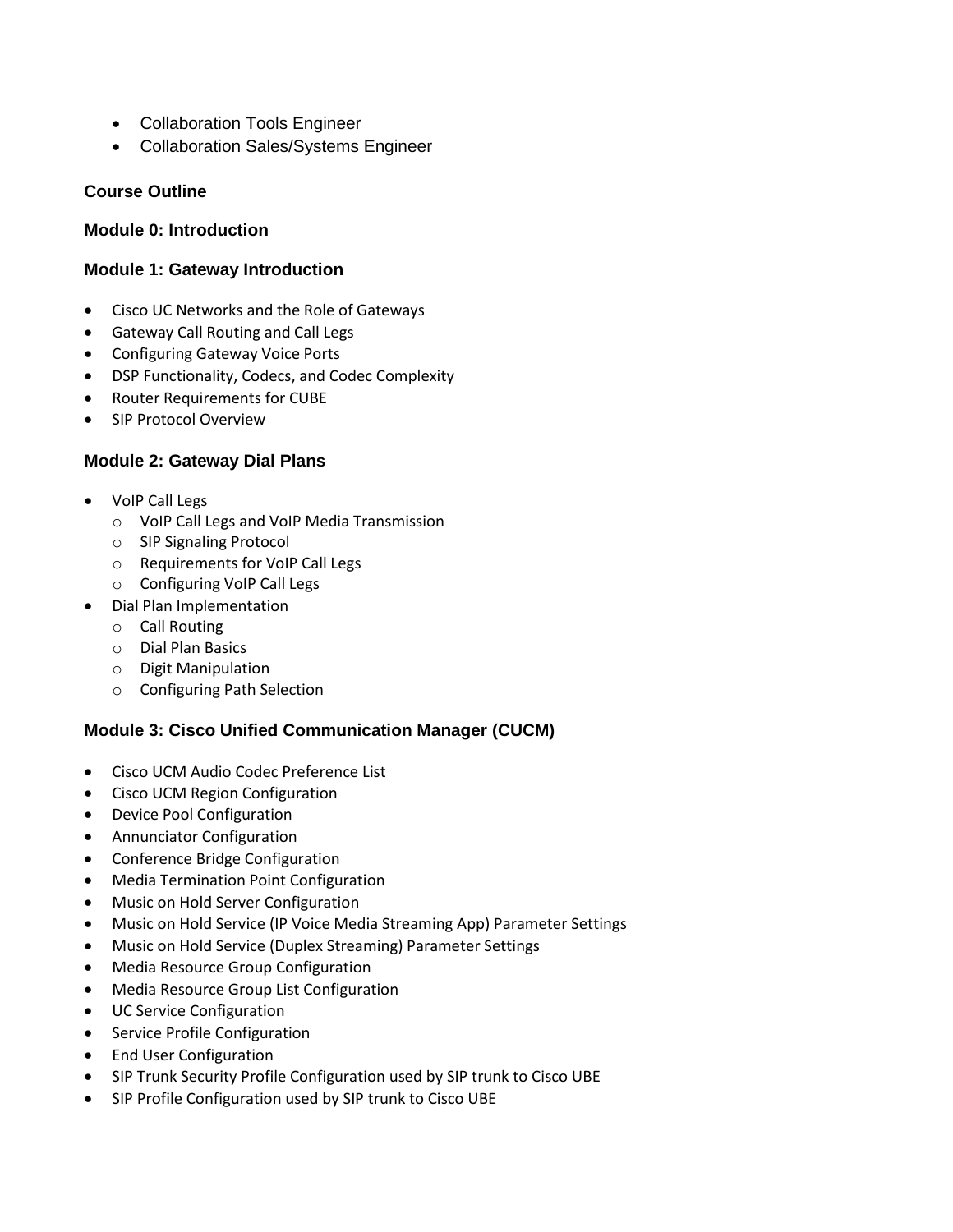- SIP Trunk to Cisco UBE Configuration
- Route Pattern Configuration

# **Module 4: Configuring Cisco Unified Border Element (CUBE)**

- Deploying Cisco VCUBE
	- o Overview CSR1000v
	- o CSR1000v Requirements
	- o Deploying a CSR1000v as a CUBE
- CUCM to CUBE Integration Configuration
- Steps to connecting to a SIP Trunk Provider
- Interworking
- Security and Call Admission Control
- Media Manipulation, Enhancement & Optimization
- SIP UA
- Translation Rules
- VoIP Dial Peer
- SIP Registration
- SIP attributes of CUBE
- Transcoding services
- Creating and configuring Sip Trunks
- CUBE Configuration
- CUBE Call Flow
- CUBE Dial-Peers Call Routing
- CUBE Advanced Call Routing
- Media Manipulation
- External/PSTN Call Recording
- Call Admission Control
- Multiple Non-Authenticated SIP Trunks on a CUBE
- Multiple Authenticated/Registered SIP Trunks on a CUBE

# **Module 5: Configuring High Availability**

- High availability on ISR G2
- High availability on ISR 4k
- High availability on ASR

# **Module 6: Security**

- Five Layers of Security in CUBE
	- o IP Trust Lists
	- o CALL Threshold
	- o CALL SPIKE PROTECTION
	- o BANDWIDTH BASED CAC
	- o MEDIA POLICING
	- o USE NBAR POLICIES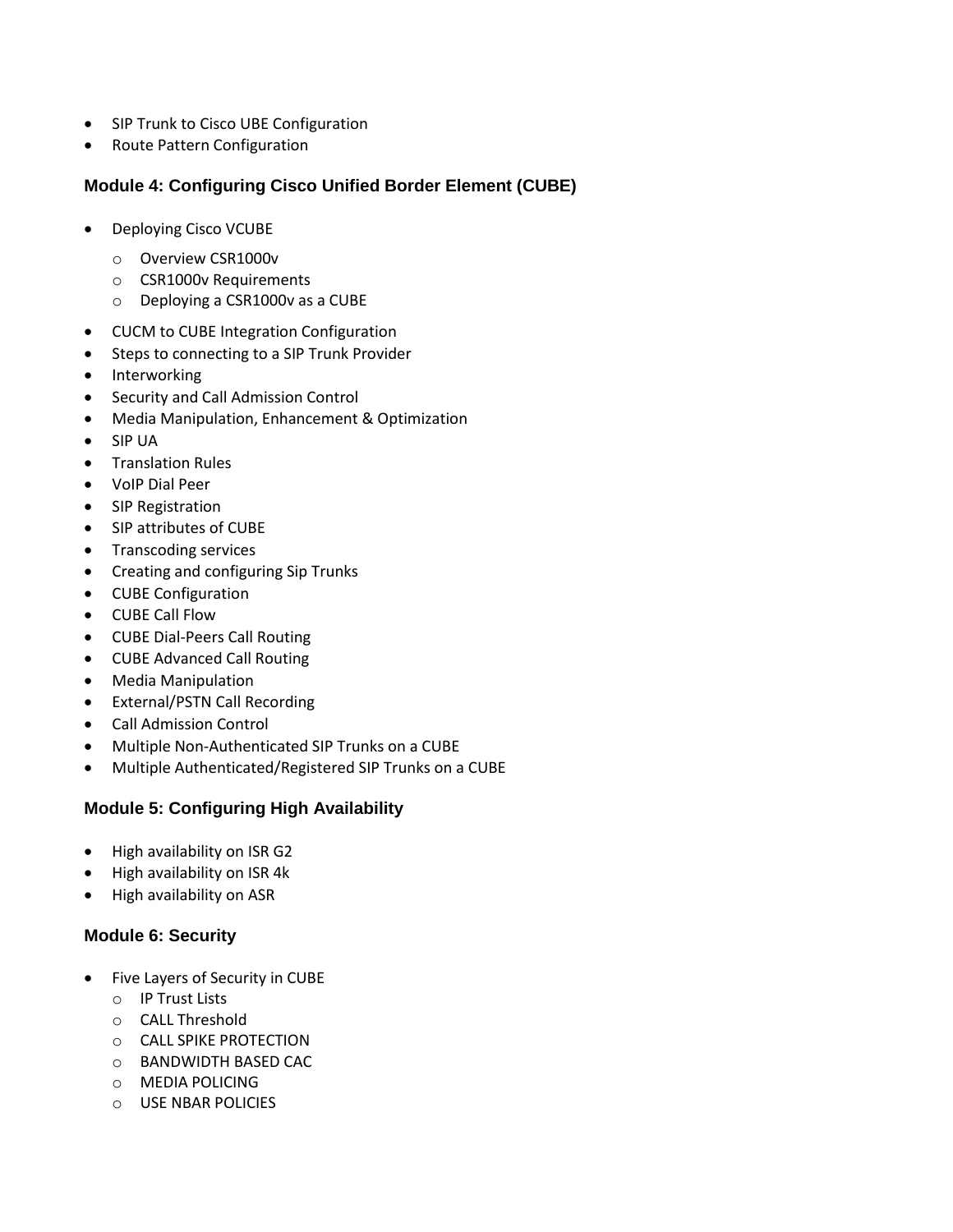- o DEFINE VOICE POLICIES
- SIP TLS Support with SRTP

# **Module 7: Monitoring and Troubleshooting**

- Dialed Number Analyzer (DNA) for CUBE
- SIP Profile Test Tool
- **•** Troubleshooting Call Flows
- Cube Debugging
- Packet Capturing
- Troubleshooting TLS
- Serviceability

# **LAB OUTLINE**

### **Lab 0: Connect to Lab**

### **Lab 1: Verify Cisco Unified Communications Manager Initial Settings**

- Explore the Lab Environment
- Initial Default Configuration and Perform Initial Configuration

### **Lab 2: Deploying Endpoints and Users**

Pod Mac Addresses for HQ Phone 1

- Configure CUCM
- Configure IP Phones

### **Lab 3: Connecting Enterprise Network to SIP Trunk Provider**

- Configure SIP Trunk Security Profile
- Configure SIP Profile
- Configure SIP Trunk CUBE1
- Configure SIP Trunk CUBE2
- Configure Route Groups for Outbound Calling
- Configure a Route list for Outbound Calling
- Set up Long Distance Route Pattern
- Set up Local Route Pattern

### Lab 4: Configure SIP Gateway for CUBE1

- Global CUBE Configuration
- Translation Rules and Profiles for CUBE
- CUBE Firewall Configuration
- CUBE Inbound LAN Dial-peer Configuration
- CUBE Outbound LAN Dial-peer Configuration for Publisher
- CUBE Outbound LAN Dial-peer Configuration for Subscriber
- CUBE Inbound WAN Dial-peer Configuration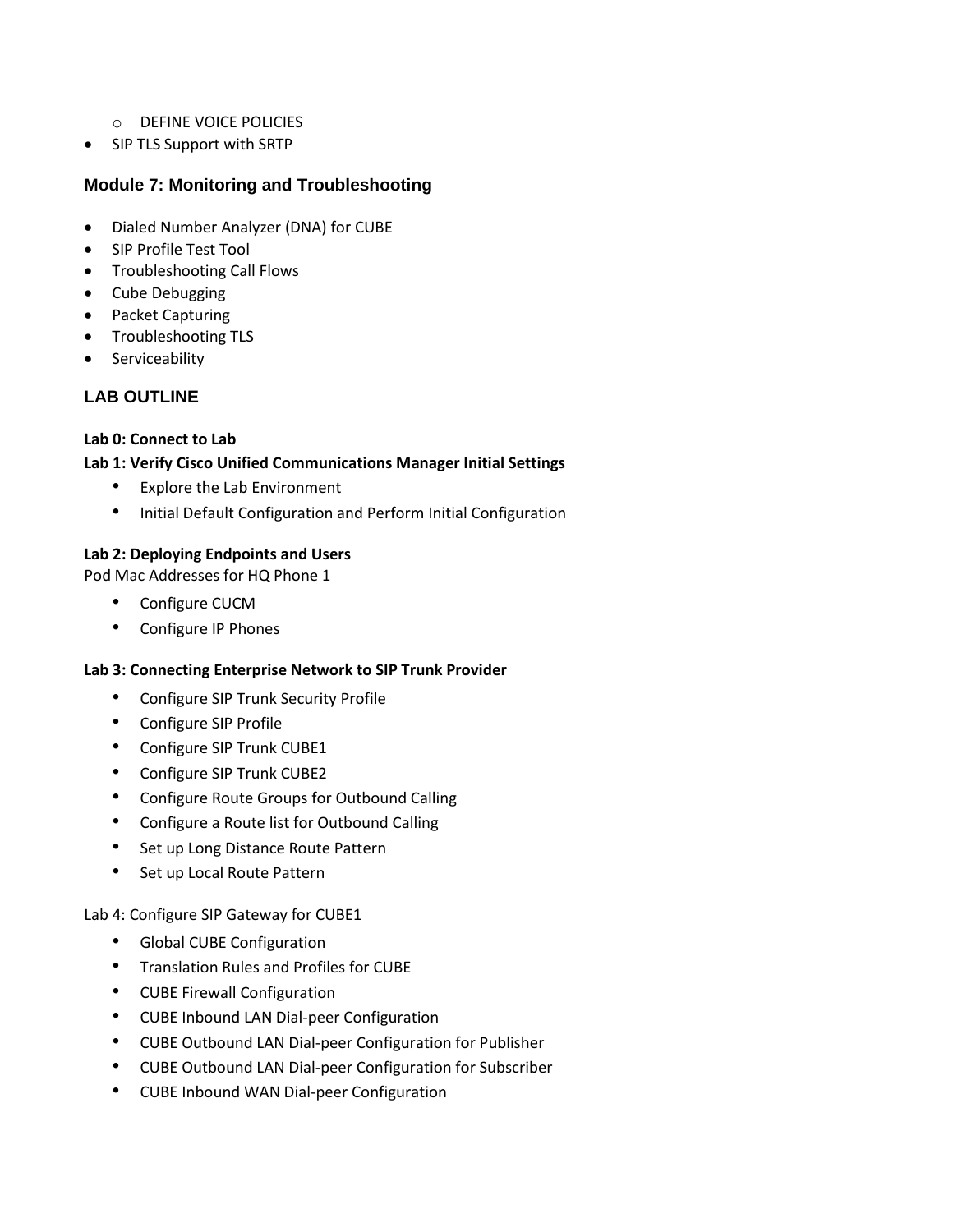- Configure SIP User Agent
- CUBE Outbound WAN Dial-peer for Long Distance Calls
- CUBE Outbound WAN Dial-peer for Local Calls
- CUBE Outbound WAN Dial-peer for International Calls

### **Lab 5: Configure SIP Gateway for CUBE2**

- Global CUBE Configuration
- Translation Rules and Profiles for CUBE
- CUBE Firewall Configuration
- CUBE Inbound LAN Dial-peer Configuration
- CUBE Outbound LAN Dial-peer Configuration for Publisher
- CUBE Outbound LAN Dial-peer Configuration for Subscriber
- CUBE Inbound WAN Dial-peer Configuration
- Configure SIP User Agent
- CUBE Outbound WAN Dial-peer for Long Distance Calls
- CUBE Outbound WAN Dial-peer for Local Calls
- CUBE Outbound WAN Dial-peer for International Calls
- Verify and Test Cube Status

### **Lab 6: Configure SIP Normalization on both CUBE1 and CUBE 2**

- SIP Normalization
- SIP Custom Non-Standard Header
- Troubleshooting SIP Profiles
- Remove SIP Profile

### **Lab 7: Configure Call Admission Control**

- Configure CAC based on call spike to manage call arrival rate
- Configure CAC based on Max Connections
- Configure CAC based on different thresholds

### **Lab 8: Configurable SIP Error codes**

• Configure Error code at the dial-peer level when total-calls are exceeded

### **Lab 9: Destination Dial-peer Group and Inbound SIP Profiles**

• Create a new Route Pattern within your CUCM for the TAC Toll Free number

### **Lab 10: Multiple E164 Pattern matching under the same dial-peer**

### **Lab 11: Destination Server Group**

• Configure Destination Server Groups to deliver call legs to your respective CUCM